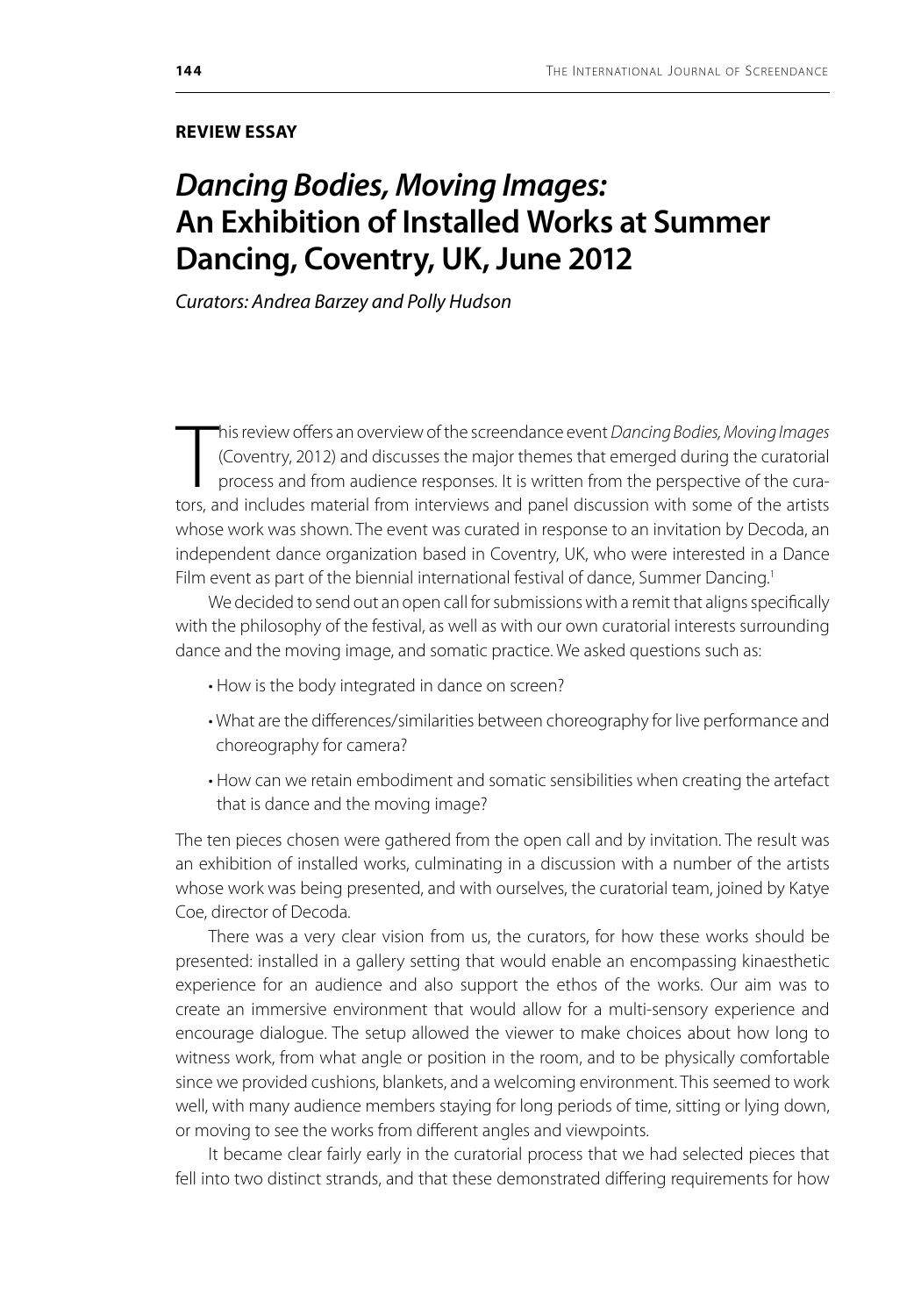

*Dancing Bodies***. Photograph by Christian Kipp.**

the work was to be presented. Some of these differences were also borne out by particular artists' requests. For example, Margerita Zafrilla requested that her piece *The Collection*  (2012) be shown as a small-screen installation as this was her original intention for the work. The final decision for the overall design of the exhibition was therefore to have some of the works projected onto a large screen with surround-sound, and to place a small screen with headphones in the same gallery, but in another part of the space. In the course of the exhibition this spatial arrangement facilitated a somewhat unintended dialogic relationship between the works as some viewers were witnessing the large-screen works with the headphone sound of the small screen.

The large screen featured works by Mattias Malmivaara (Finland), Tara Rutter (UK), Johan Planefeldt (Sweden), Wilkie Branson (UK), Rachel Sweeney (Ireland). The small screen showed works by Rahel Vonmoos (Switzerland/UK), Susan Sentler (USA/UK), Dolphin Dance Project (USA), Karen De Silva (UK), Margerita Zafrilla (Spain).<sup>2</sup>

A scheduled panel discussion took place once the exhibition had concluded, led by both curators and open to all film artists and Decoda participants, where a number of key issues were raised by artists, audiences and the curators. Curator Polly Hudson noted:

…something that came up for us in the curating of these works is that there are two overriding themes happening at the moment in dance film—one type of film is being made in nature, particularly drawn to water, snow, rocks, woodland, and we were wondering about why that is…the other takes place in interior spaces with "no site" that focuses on the body in a different way.<sup>3</sup>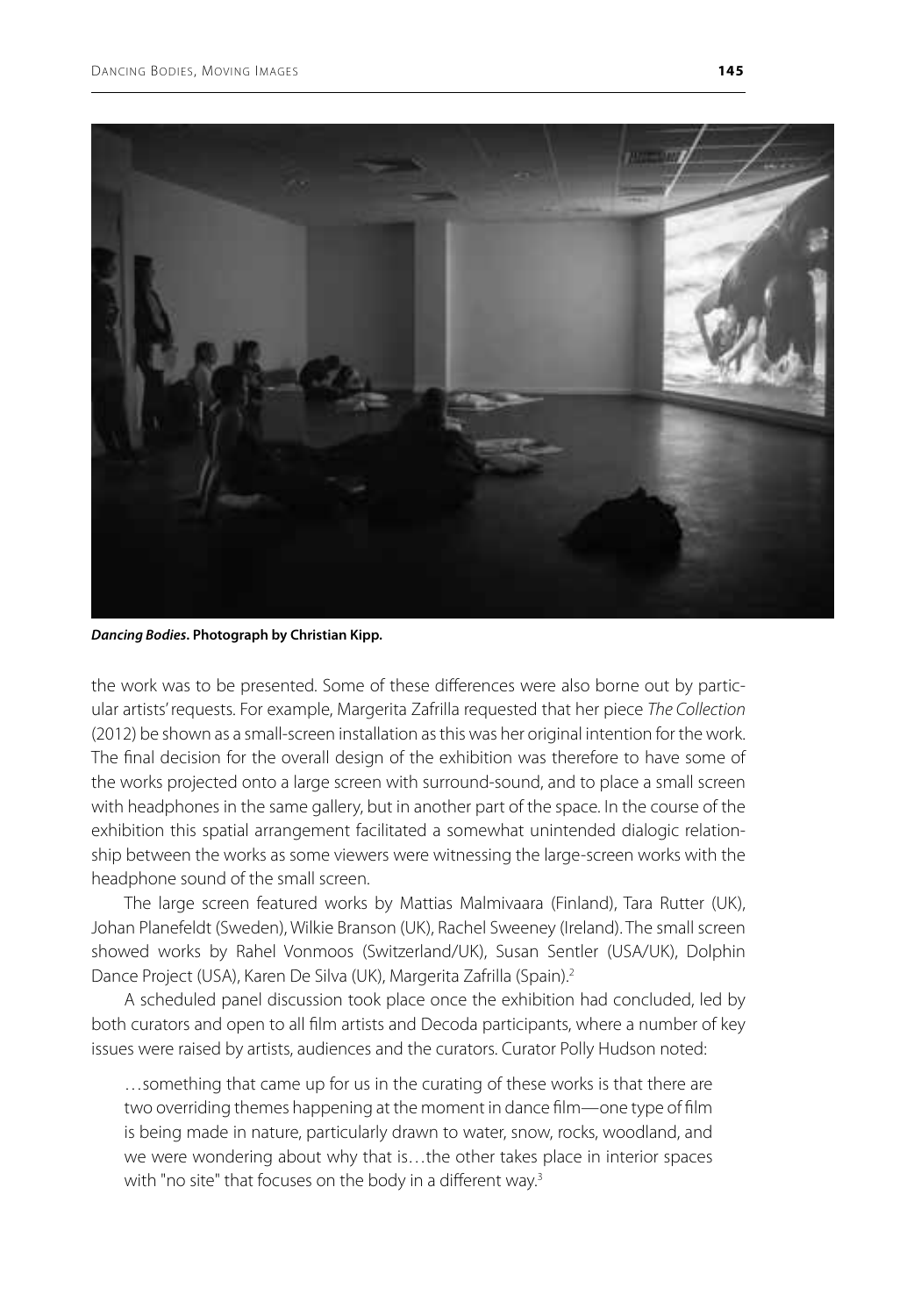

*Dancing Bodies***. Photograph by Christian Kipp.**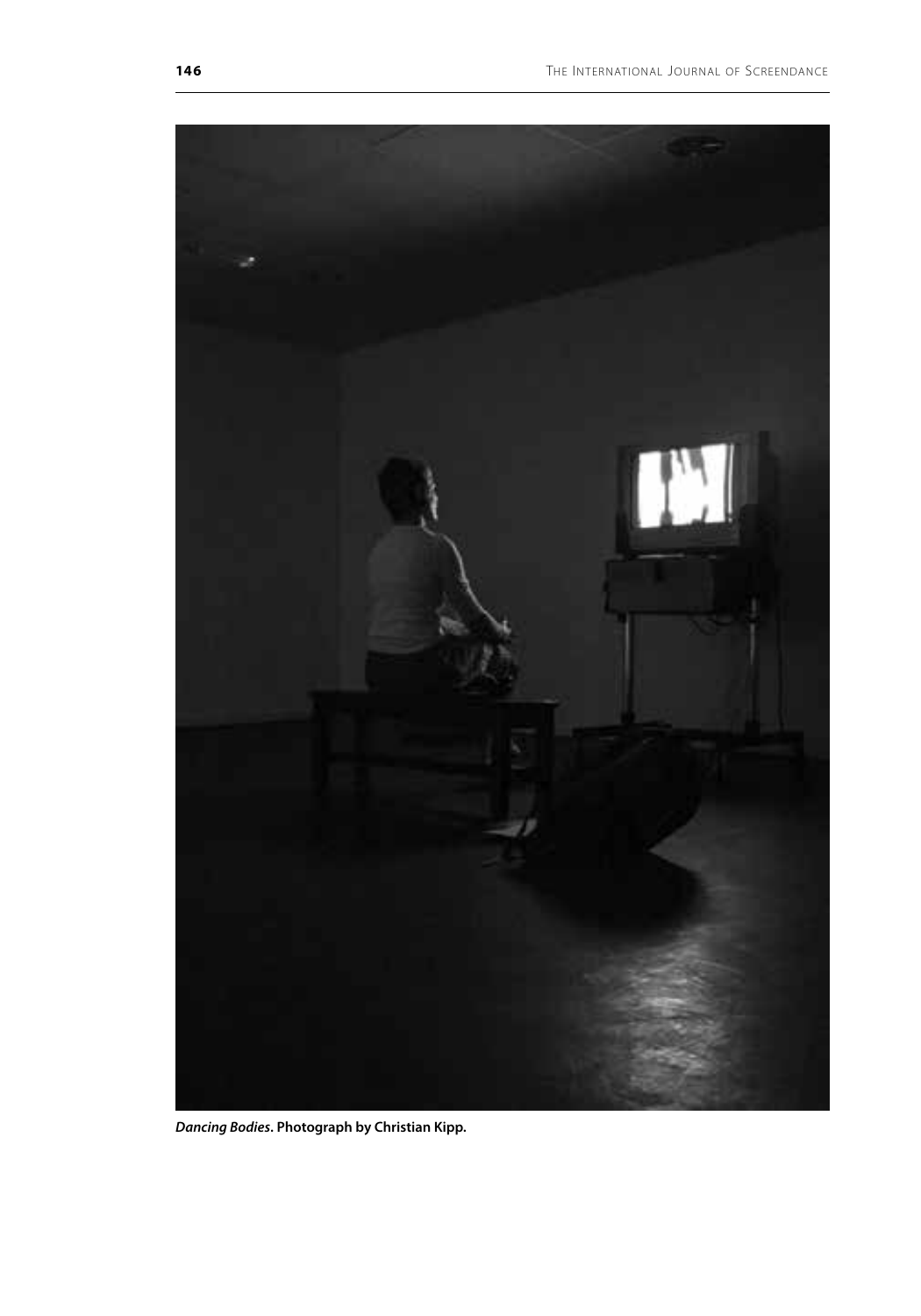Artist Rachel Sweeney responded, with regards to her work *Driftlines, flooded memories*  (2011):

… this piece is the very beginning of an experiment. I was trying to think of it as three stages: one is the receptive site that is an immersive environment and involved with itself, which raises the question of navigation, crossing terrain and the translation of body across site, and then there is the relational context which for me I am starting to question. The question is how does the camera force these kinds of communication processes out? Having deliberately not known where the camera is faced (and I am trying to not use the term "framed")…I suppose there is something about perspective, fluidity and immersion that relates to that somatic quality really clearly. You can then see if the camera uses that somatic quality or whether the camera cheats and changes it.

There is a delicacy about this kind of choice of setting for dance film, and in the images and works that emerge. It becomes an immersion of the body in landscape. Besides Rachel Sweeney, artist Tara Rutter also pursued an investigation of the site, and her movement practice includes an ongoing commitment to work within the landscape as demonstrated in *Meeting Cliff Tops* (2011).

There were other works concerned with landscape, but they slightly differ from those by Rutter and Sweeney, such as Mattias Malmivaara's *Release* (2012). A female dancer is moving in snow in the Finnish mountains in a way that allows the viewer to see the landscape as backdrop as well as the body within it, leading to a rich cinematography. It depicts the somatic body within site, presenting work with movement material that could however be translated from one site to another, a subtly alternative view from Rutter and Sweeney's work in which the site is integral to both movement and body.

Wilkie Branson's piece *Big Wide World* (2011) is different again. What is notable about this work is the impressive, sophisticated production quality; the use of steady, long follow shots; the highly honed framing; and the clarity that is brought to the work by the artist's understanding of his media. Branson also demonstrates an eye for colour, and an empathetic approach to landscape and to the moving body within it.

A piece that sparked some interesting discussions around sexuality and the portrayal of the female body in dance film was Johan Planefeldt's *In Touch* (2012). Filmed at the *In Touch Journey festival* in Goa, this work could be deemed controversial, as was noted by a number of audience members, with regards to the representation of gender on screen, as it depicts semi-naked women on beaches and in water alongside men, who are generally shown as more active and in some instances are fully clothed; drawing on sexual imagery akin to soft porn, the work is reminiscent of the exploitation of the female body on screen. Conversely, this depiction could be read as the sensuality of Somatics, and in an interview with Hudson in September 2012, both Planefeldt and the director of the *In Touch Journey* festival, Volker Eschmann, who commissioned the piece, responded to questions around these issues.

Polly Hudson: "The work has brought up strong feelings for some people in terms of its portrayal of gender. I'm interested to know what your thoughts are about that?"

Volker Eschmann: "I wanted, originally, a film about moving from the centre, but time constraint made that not possible. So I said to Johan, who's an experienced filmmaker, and is also newly involved in the work, just to capture what was going on at the festival."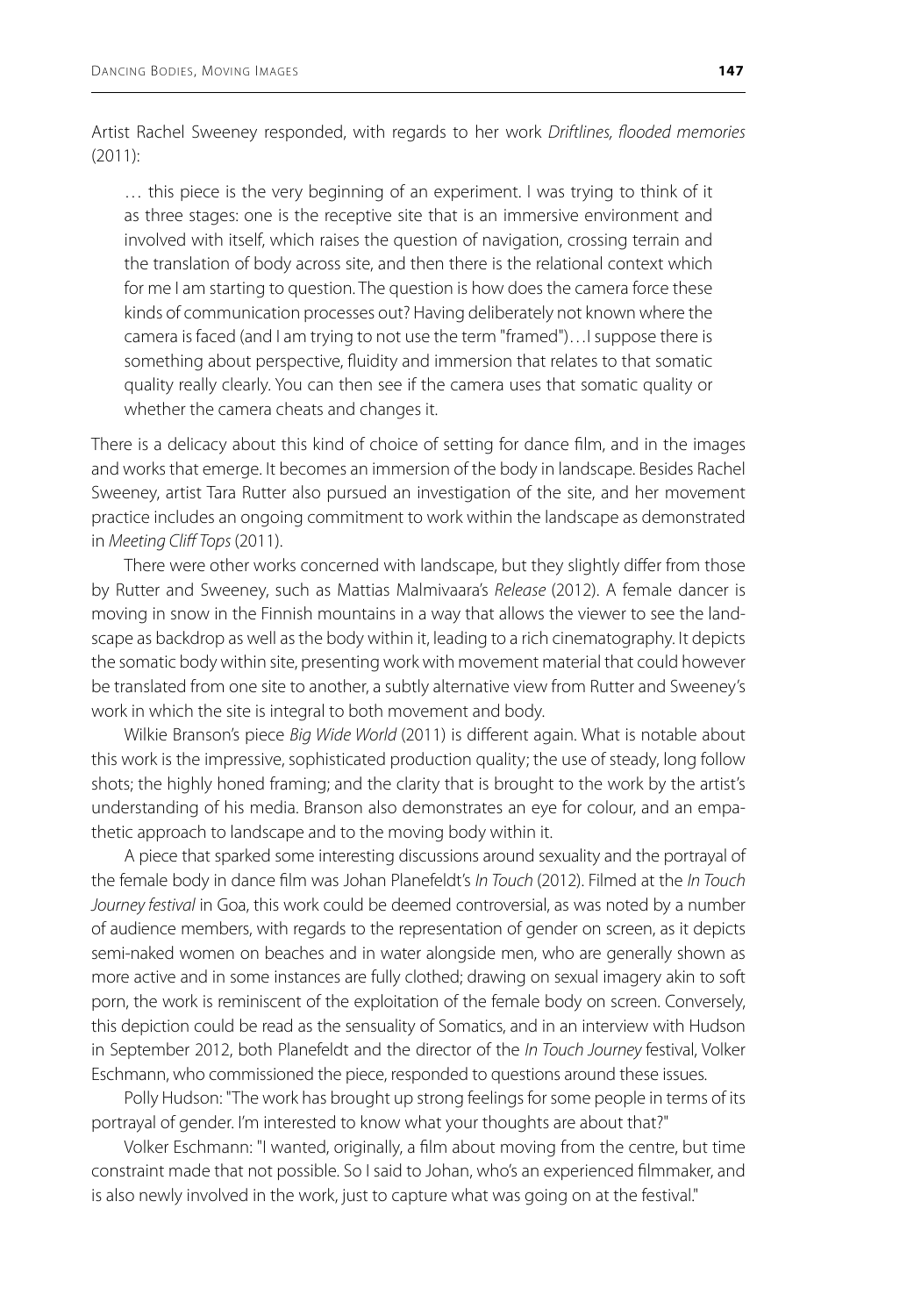Johan Planefeldt: "It's an interesting topic—I've been facing it a lot in my movies. I'm happy that these discussions come up. Re. the gender perspective—I of course have a male gaze, I wasn't consciously trying to remove it. On the other hand, most of the participants were women, in bikinis, in a state of bliss; when you work like this people become more photogenic—in a state of love and presentness. Beauty from the heart. And maybe people confuse that with the kind of beauty that is in H&M adverts for example, famous for being sexist, having scantily clad women in their winter publicity." [We break off to discuss this kind of advertising campaign and the images contained within it.] "There are questions about this already in the Contact Improvisation community; the most interesting part is that this film does not say at any point that it is CI."

Polly Hudson: "What would you call it?"

Johan Planefeldt: "A documentation of the *In Touch Journey*: trying to capture the essence of the festival. A cinematic ritual. This is a running theme, the main focus of my work."

Polly Hudson: "There is however a juxtaposition between the semi-clad people and the clothed men dancing."

Johan Planefeldt: "That's also one of the main criticisms—of the passive woman and the active man."

Polly Hudson: "What do you feel about that?"

Johan Planefeldt: "It's a bit of a shame, but that's what happened. I wasn't even planning on making this movie—I shot some stuff—I made something out of it—documenting some stuff…And in all my movies I work with peak experiences."

Volker Eschmann: "The idea is that the film has a similar effect to the ritual itself." [Eschmann refers to the ritualistic movement practises at the *In Touch* festival] "By being in a meditative state whilst watching this video—people said [on Vimeo] that it changed their day."

Despite its possible challenging readings, the curators felt that the piece had a place within this collection of works, because of the cinematic depiction of Contact Improv that has been a key underpinning practice in *Summer Dancing*. It was also included because of its representation of Somatics in motion that gives the viewer an opportunity for kinaesthetic empathy, as illuminated by Planefeldt and Eschmann's comments.

The works on the small screen in the gallery had slightly different foci and sensibilities as far as landscape and setting were concerned. Most were set in interior locations, with the exception of Karen De Silva's *Abigail Hurly's 7.47* (2010). Reflecting on locations for dance film, De Silva echoed the curators' earlier observations:

…I always work in site because I work with lived experience and lived imagination so the place has to be real for me…but I really see the increasing engagement of working with nature and I am wondering if it has something to do with the emergence of somatic practices…there seem to be various strands of working with the body in nature, where we see the body impacting on nature, the body being impacted on by nature, and the sensuality of the experience of the body in nature.

Susan Sentler, whose piece *Exposed* (2012) is located in a dance studio, said in relation to her own decisions:

…the site needed to be ambiguous and an open enough canvas so that the viewer could get a sense of interior, which could have been that of the protagonist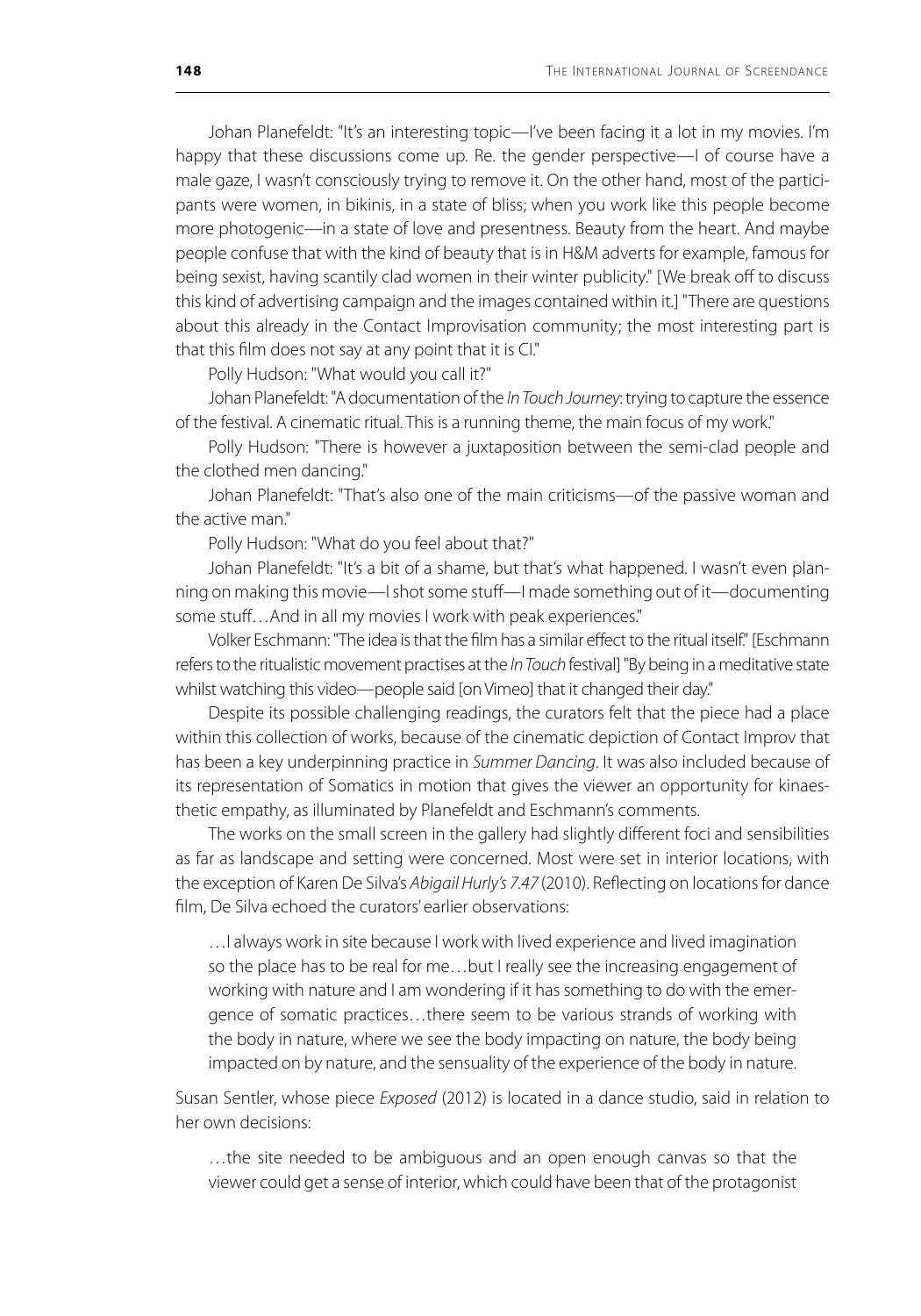or from a past life, like a canvas…Film lends itself to time/images being sliced and cut together and they can exist together.

Rahel Vonmoos's piece *but—at least* (2010-2012) appears to combine both documentary and dance film, which sparked an interesting debate in the curatorial team during the selection process and was highlighted by the curator Andrea Barzey during the discussion:

What came up for Polly and I, with reference to teaching dance film to undergrads, is referring to dance and the moving image as a separate entity to documentary. Rahel's piece blew this theory out of the water…there is an overlap in the film that is really interesting.

In response to Barzey's comment, Vonmoos explained her process, pointing out that she began recording a video diary that she kept over three years whilst working on a piece that used projections, therefore gathering many video images or spaces:

That's all I had so I re-filmed things and re-projected it, using the projections to make textures and other sounds…using sounds from another space, another time…. I was really interested in the rehearsal videos. I really enjoy watching rehearsal videos, but don't enjoy watching performance videos of myself because it has this heightened "thing," a form. When there is a rehearsal there is just nothing. There's just me and I am putting on the camera… nothing becomes something, because that's all I have to make something…Blending in is very much about how my life is…I am trying to layer and then scrape away. You just see the body and I am interested in just this physicality of the body and in the emotional impact.

Vonmoos's work is a different type of film, which does not sit either within dance film or documentary and which could perhaps be classified as Somatic Documentary. Katye Coe, director of Decoda, suggested that when watching Vonmoos's film, she can easily identify with the piece as she understands "herself, alone in the studio, as a female, with objects." Some other members of the audience felt this was due to the rawness and vulnerability that Vonmoos exposes of herself and which is different to works which have high technical production values and polished choreographies, potentially creating a barrier between the work and its viewer.

Hudson noted that: "In a lot of other cinematic arenas, low production values would be unacceptable because the work is not 'high tech' enough, whereas such work can, conversely, provide a kinaesthetic and empathetic experience."

De Silva argued that Vonmoos's film is still highly technical given the projections, editing and lighting that were used to build up the layers. Vonmoos used these elements as a tool with which to choreograph the piece, as in "traditional dance film."

As ever, when engaging in a creative process, unexpected results emerged in the process of curating this exhibition. Sometimes a conceptual point of departure is just that: a place to begin. New ideas arose during the event, surprising both curators and audiences. The notion of Somatic Documentary was proposed, and perhaps this is a new development in dance filmmaking and offers something different to the field of screendance.

The individual works did, however, answer some of the questions posed by the curators, retaining somatic sensibilities on screen, underlining the importance of a deep